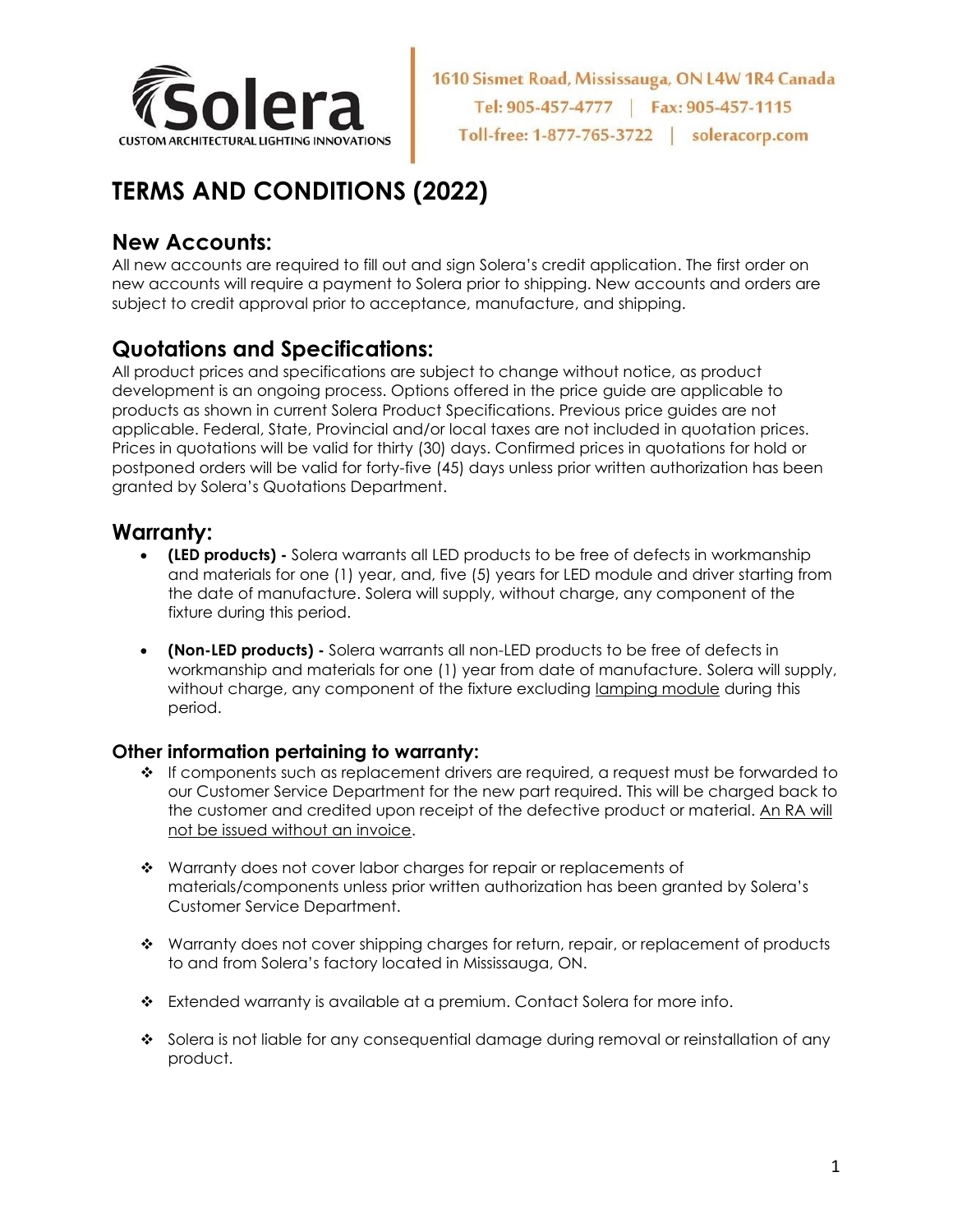

❖ Warranty period begins on the day of the original shipment. Should a product be replaced under the warranty, the period does not start over, but the warranty period for the replacement product maintains the warranty period of the original product.

#### ❖ **Warranty does not apply to the following conditions:**

- o Products damaged due to shipping or mishandling
- o Products that have been modified since leaving our factory
- o Products damaged because of improper installation
- o Products damaged due to unfitting maintenance
- o Electrical outages, surges, and spikes
- o Damage from extreme weather or conditions such as humidity, moisture, temperature, high winds, lightning, flooding, tornado, fire or other 'Acts of God'
- o Products that have been used in any manner other than intended use

#### **Return of Goods:**

All return merchandise shall be freight prepaid. All authorized items of return are subject to merchandise credit only. Credit is available only after inspection and acceptance of the returned goods. Returns must be made in factory sealed original cartons. No returned products will be accepted without a written return authorization from Solera. Custom Design Fixtures are non-returnable and non-refundable.

### **Shortage or Damage Claims:**

Title of product passes onto the customer, once the product leaves our factory loading dock. Claims for lost or damaged goods must be made by the customer to the delivering carrier within 5 business days of receiving goods.

### **Order Guidelines:**

- Orders should be sent via email as a PDF attachment to [oe@soleracorp.com](mailto:oe@soleracorp.com) or can be faxed to (905)-457-1115.
- A Distributor Purchase Order must always be forwarded to our office at the time of entry.
- All orders are subject to credit review. Solera reserves the right to decline credit or deduct from commissions at our discretion.
- Taxes are extra as applicable.
- A minimum acceptable order is \$300 book price, with the exception of orders for replacement parts, which carry \$100 minimum.
- Sample orders require a Purchase Order. Samples will be supplied to the Sales Representative within 60 days. When the sample is returned to Solera by the Sales Representative, sample amount will be credited to the Sales Representative barring any damages or defects.
- During manufacture, a product may need to be updated in design, depending on the availability of components and services. Solera reserves the right to supply a product with an updated design.